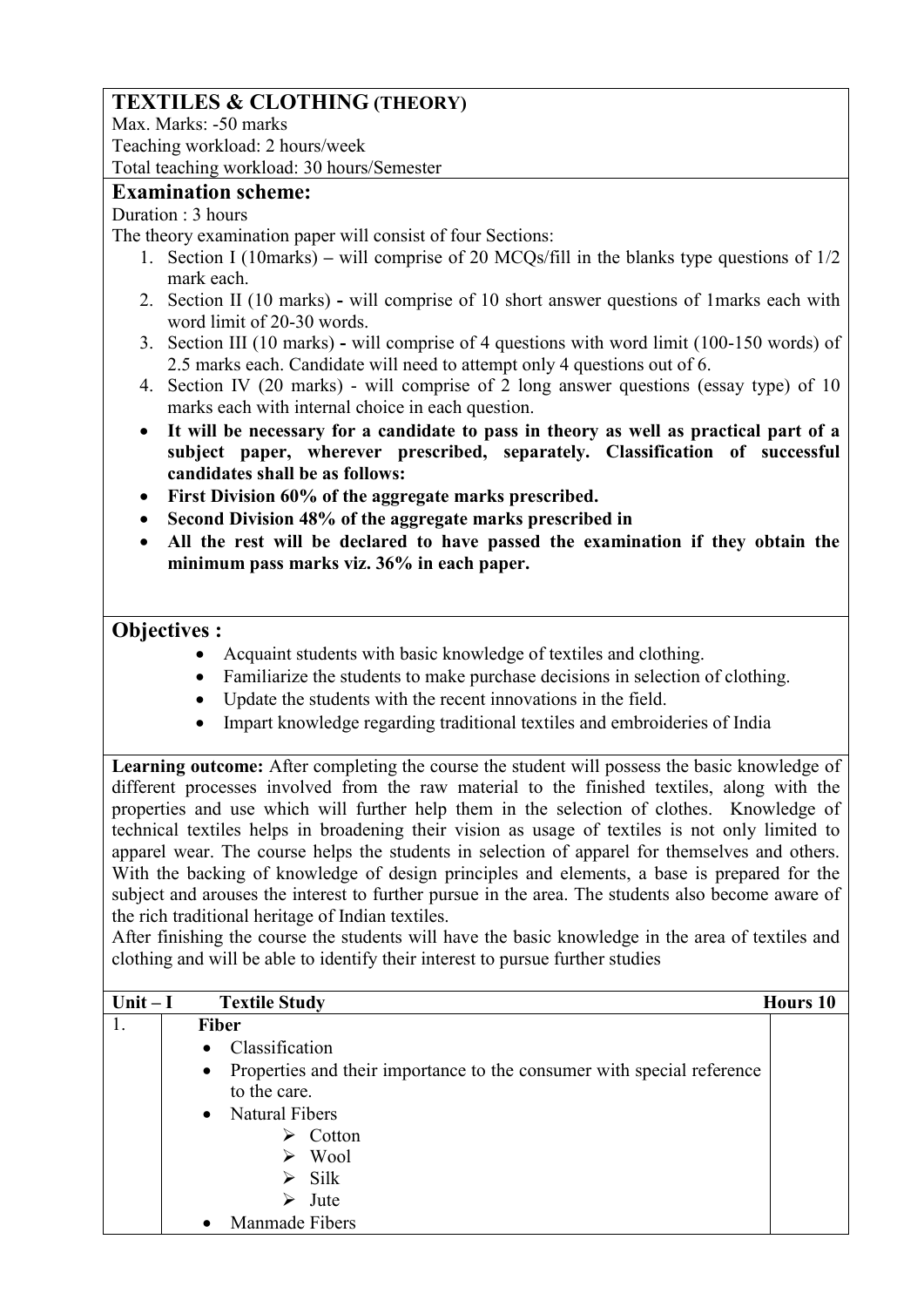|                | Polyester<br>➤                                           |  |
|----------------|----------------------------------------------------------|--|
|                | Polyamide<br>➤                                           |  |
|                | Rayon<br>➤                                               |  |
| $\overline{2}$ | <b>Fabric</b> : Different construction methods:          |  |
|                | Weaving<br>$\bullet$                                     |  |
|                | $\triangleright$ Parts of loom                           |  |
|                | $\triangleright$ Steps in weaving                        |  |
|                | $\triangleright$ Types of weaves : Plain, Twill<br>Satin |  |
|                | Knitting                                                 |  |
|                | Felting                                                  |  |
|                | Lacing                                                   |  |
|                | <b>Braiding</b>                                          |  |
|                | <b>Finishing</b>                                         |  |
| 3              |                                                          |  |
|                | <b>Basic Finishes</b>                                    |  |
|                | $\triangleright$ Bleaching                               |  |
|                | Sizing<br>≻                                              |  |
|                | $\triangleright$ Desizing                                |  |
|                | Singeing<br>$\blacktriangleright$                        |  |
|                | $\triangleright$ Tentering<br><b>Functional finishes</b> |  |
|                | Wash and wear<br>➤                                       |  |
|                | Mercerising<br>➤                                         |  |
|                | Sanoforizing<br>➤                                        |  |
|                | Flame retardant<br>≻                                     |  |
|                | $\triangleright$ Water resistant                         |  |
|                | 10<br>Unit-II: Apparel Selection & Care                  |  |
| $\overline{4}$ | Selection of suitable fabrics and garments according to  |  |
|                |                                                          |  |
|                |                                                          |  |
|                | Age                                                      |  |
|                | Climate, occasion, occupation, fashion, figure           |  |
| 5              | <b>Selection of readymade garments</b>                   |  |
|                | Appearance– Size, design, line and colours,              |  |
|                | Fabric-Durability, ease of care                          |  |
|                | Workmanship- Cutting, sewing and finishing               |  |
|                | Cost & Fitting                                           |  |
|                |                                                          |  |
| 6.             | <b>Dyeing and Printing</b>                               |  |
|                | Classification of dyes<br>Natural<br>➤                   |  |
|                | $\triangleright$ Synthetic                               |  |
|                | Classification of printing                               |  |
|                | $\triangleright$ Direct                                  |  |
|                | $\triangleright$ Resist                                  |  |
|                | $\triangleright$ Discharge                               |  |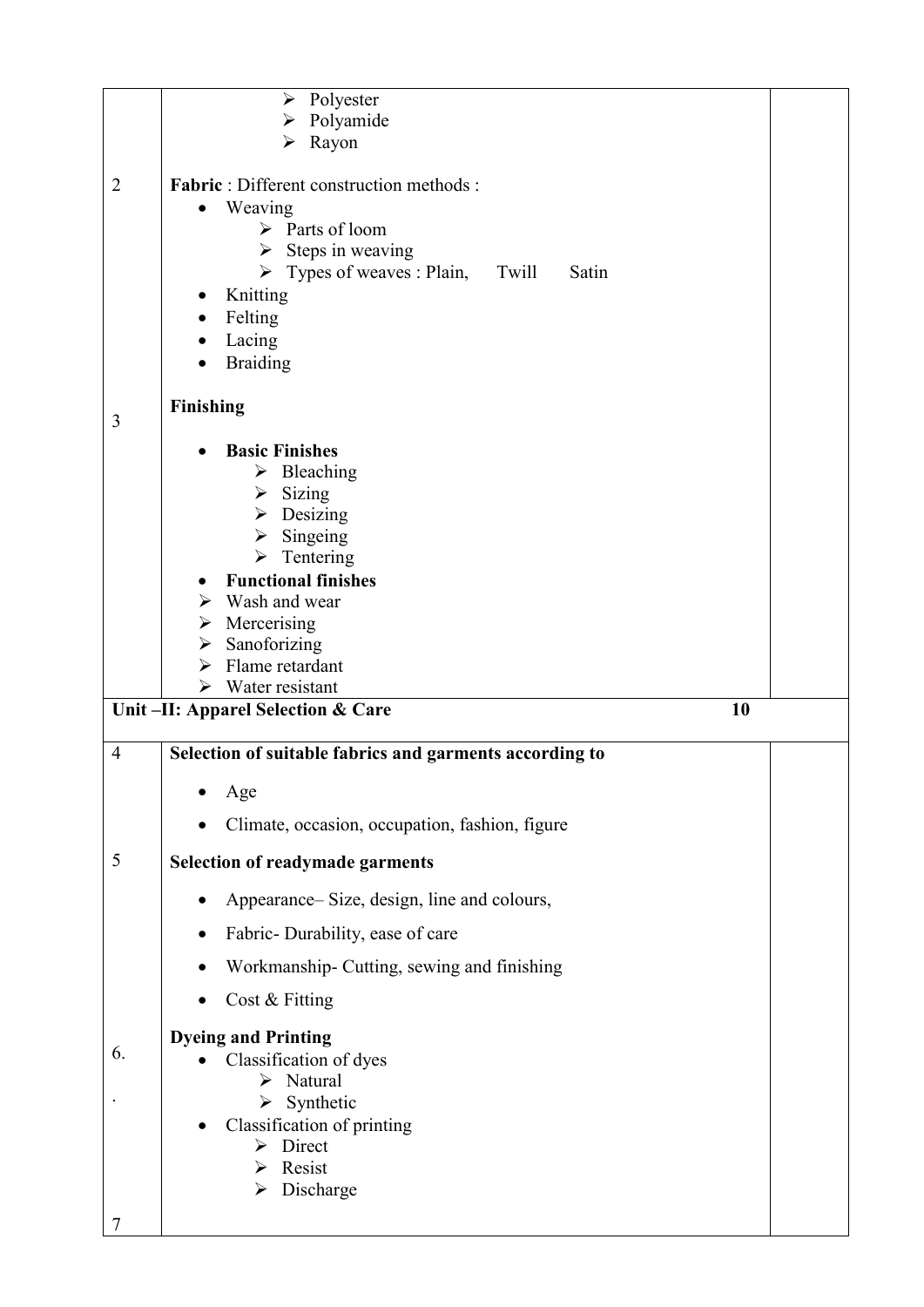|    | <b>Labelling</b>                                                                                                             |  |
|----|------------------------------------------------------------------------------------------------------------------------------|--|
|    | Textile fiber symbols<br>$\bullet$                                                                                           |  |
|    | Care labelling symbols                                                                                                       |  |
|    |                                                                                                                              |  |
|    |                                                                                                                              |  |
|    | Unit - III: Designing & Traditional Textiles<br>10                                                                           |  |
| 8. | <b>Elements of design</b>                                                                                                    |  |
|    | Line, form, colour and texture.                                                                                              |  |
| 9  | Principle of design                                                                                                          |  |
|    | Proportion, Harmony, Balance and Emphasis                                                                                    |  |
| 10 | <b>Traditional textile</b>                                                                                                   |  |
|    | Woven: Brocade                                                                                                               |  |
|    | Printed: Sanganer, Bagru, Kalamkari<br>$\bullet$                                                                             |  |
|    | Dyed: Bandhani, Patola<br>$\bullet$                                                                                          |  |
|    | Embroidered: Kasuti, Kantha, Phulkari, Chikankari, Kutch<br>$\bullet$                                                        |  |
|    | <b>References:</b>                                                                                                           |  |
| 1. | Susheela Dhantyagi "Fundamentals of Textiles and their care"Orient Longman Ltd.4 <sup>th</sup><br>edition 1983 Reprinted1994 |  |
|    | 2. Shrivastave. K.N and Gupta.M "Paramparagat Bhartiya Vastra" Hindi Granth Academy,                                         |  |
|    | 2011                                                                                                                         |  |
|    | 3. Bela Bhargava (2003)" Vastra Vigyan avam dhulai kriya" University Book House Jaipur                                       |  |
| 4. | Joseph, M. L. (1988), Essentials of Textiles, 5th edition, Holt Rinehart and Winston, New                                    |  |
|    | York                                                                                                                         |  |
| 5. | Dhamija J and Jain J. (1989) Hand -woven fabric of India. Mapin Publisher, Ahmedabad                                         |  |
| 6. | Chattopadhya K. (1975). Handicrafts of India. All India handicrafts Board, New Delhi.                                        |  |
| 7. | Kothari G. (1995) Colourful Textiles of Rajasthan, Jaipur Printers Pvt.Ltd., Jaipur                                          |  |
| 8. | Pandit S and Shinde S. (1985) Bhartiya Kashidakari. GB. Pant Agriculture and Technical                                       |  |
|    | University, Pant Nagar.                                                                                                      |  |

| <b>TEXTILES AND CLOTHING (PRACTICAL)</b>                                      |
|-------------------------------------------------------------------------------|
| Max Marks: -50 marks                                                          |
| Credits : 2 hours/week                                                        |
| Total teaching workload: 15 practicals of Three hours each/Semester           |
| <b>Examination scheme:</b>                                                    |
| <b>Duration: 3 Hours</b>                                                      |
| <b>Maximum Marks: 50</b>                                                      |
|                                                                               |
| Major problem – 25 marks                                                      |
| Drafting and cutting of a garment: 10 marks,                                  |
| Stitching and finishing of a garment:15 marks                                 |
| <b>Minor Problem - 15 Marks</b>                                               |
| Identification of textile yarn / fabrics: 5 Marks                             |
| Tie<br>dye one<br>and<br>sample<br>two colours<br>using<br>and<br>two         |
| different techniques / two samples of any clothing techniques : 10 Marks      |
| 10 Marks<br><b>Internal</b>                                                   |
|                                                                               |
| <b>Objectives:</b>                                                            |
| Acquaint students with basic knowledge of textiles and clothing.              |
| Familiarize the students to make purchase decisions in selection of clothing. |